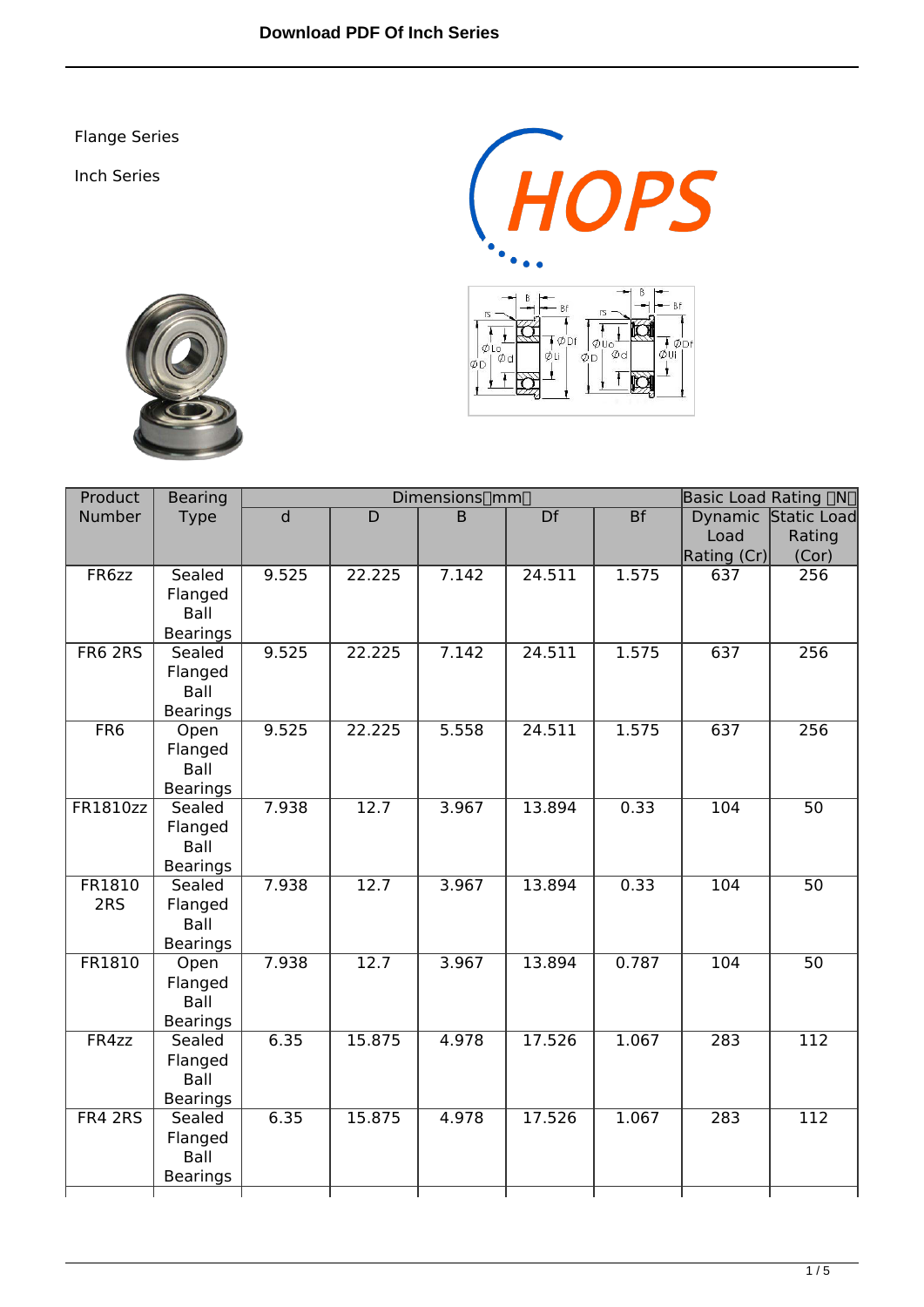| FR4              | Open<br>Flanged<br>Ball<br><b>Bearings</b>   | 6.35  | 15.875 | 4.978 | 17.526 | 1.067 | 283              | 112             |
|------------------|----------------------------------------------|-------|--------|-------|--------|-------|------------------|-----------------|
| <b>FR188zz</b>   | Sealed<br>Flanged<br>Ball<br><b>Bearings</b> | 6.35  | 12.7   | 4.762 | 13.894 | 1.143 | $\overline{207}$ | 80              |
| <b>FR188 2RS</b> | Sealed<br>Flanged<br>Ball<br>Bearings        | 6.35  | 12.7   | 4.762 | 13.894 | 1.143 | $\overline{207}$ | 80              |
| <b>FR188</b>     | Open<br>Flanged<br>Ball<br><b>Bearings</b>   | 6.35  | 12.7   | 3.175 | 13.894 | 0.584 | 344              | 80              |
| <b>FR168zz</b>   | Sealed<br>Flanged<br>Ball<br><b>Bearings</b> | 6.35  | 9.525  | 3.175 | 10.719 | 0.914 | $\overline{71}$  | $\overline{31}$ |
| <b>FR168 2RS</b> | Sealed<br>Flanged<br>Ball<br><b>Bearings</b> | 6.35  | 9.525  | 3.175 | 10.719 | 0.914 | $\overline{71}$  | 31              |
| <b>FR168</b>     | Open<br>Flanged<br>Ball<br><b>Bearings</b>   | 6.35  | 9.525  | 3.175 | 10.719 | 0.584 | $\overline{71}$  | $\overline{31}$ |
| FR3zz            | Sealed<br>Flanged<br>Ball<br><b>Bearings</b> | 4.763 | 12.7   | 4.978 | 14.351 | 1.067 | 249              | 88              |
| FR3 2RS          | Sealed<br>Flanged<br>Ball<br><b>Bearings</b> | 4.763 | 12.7   | 4.978 | 14.351 | 1.067 | 249              | 88              |
| FR <sub>3</sub>  | Open<br>Flanged<br>Ball<br><b>Bearings</b>   | 4.763 | 12.7   | 4.978 | 14.351 | 1.067 | 249              | $\overline{88}$ |
| <b>FR166zz</b>   | Sealed<br>Flanged<br>Ball<br><b>Bearings</b> | 4.763 | 9.525  | 3.175 | 10.719 | 0.787 | 136              | 49              |
| <b>FR166 2RS</b> | Sealed<br>Flanged<br>Ball<br><b>Bearings</b> | 4.763 | 9.525  | 3.175 | 10.719 | 0.787 | 136              | 49              |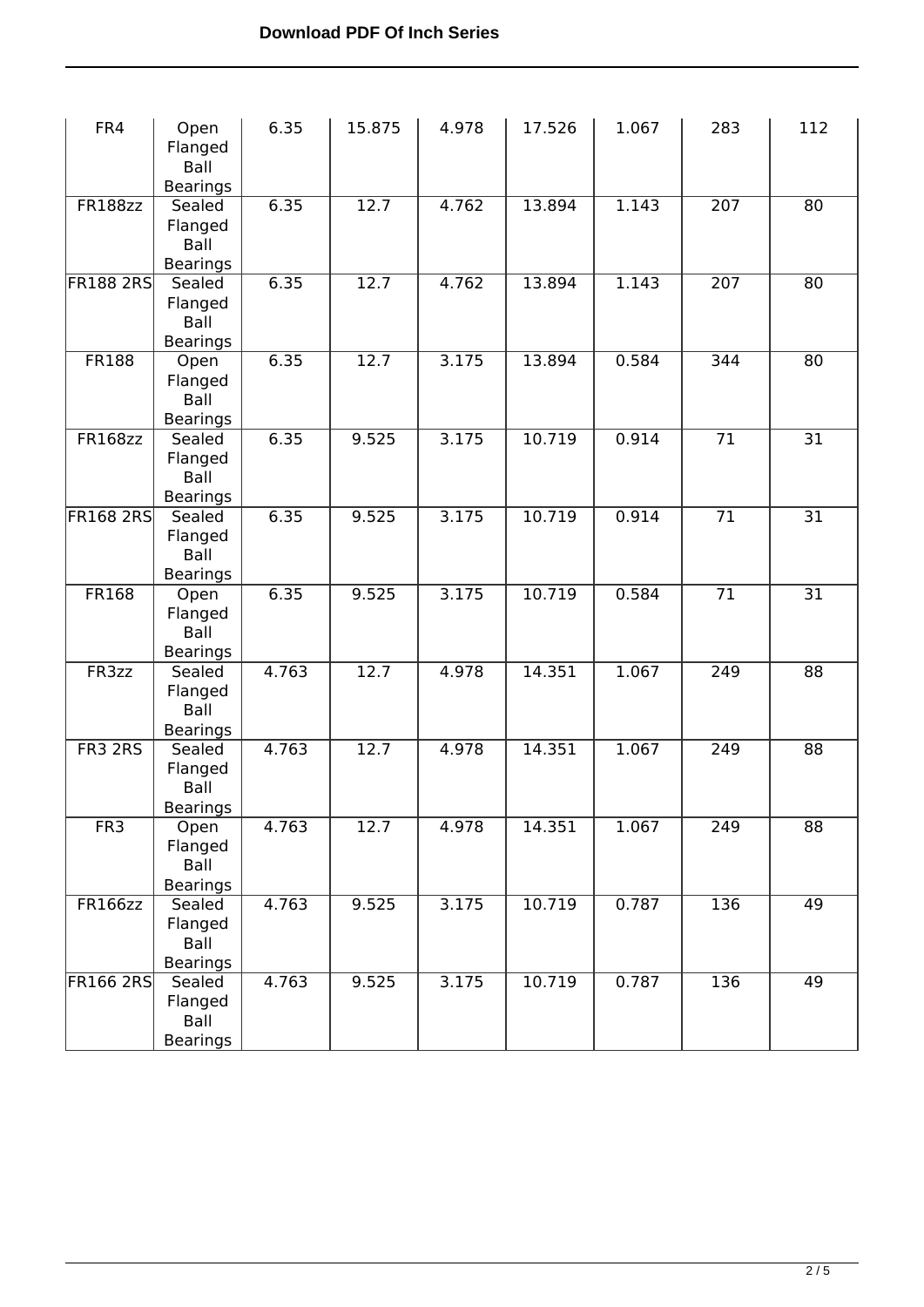| Product          | <b>Bearing</b>                               | Dimensions <sup>[1</sup> mm] |       |       |        |       | Basic Load Rating DND |                     |  |
|------------------|----------------------------------------------|------------------------------|-------|-------|--------|-------|-----------------------|---------------------|--|
| Number           | <b>Type</b>                                  | $\overline{d}$               | D     | B     | Df     | Bf    |                       | Dynamic Static Load |  |
|                  |                                              |                              |       |       |        |       | Load                  | Rating              |  |
|                  |                                              |                              |       |       |        |       | Rating (Cr)           | (Cor)               |  |
| <b>FR166</b>     | Open<br>Flanged<br>Ball<br><b>Bearings</b>   | 4.763                        | 9.525 | 3.175 | 10.719 | 0.584 | 136                   | $\overline{49}$     |  |
| <b>FR156zz</b>   | Sealed<br>Flanged<br>Ball<br><b>Bearings</b> | 4.763                        | 7.938 | 3.175 | 9.119  | 0.914 | 69                    | $\overline{27}$     |  |
| <b>FR156 2RS</b> | Sealed<br>Flanged<br>Ball<br><b>Bearings</b> | 4.763                        | 7.938 | 3.175 | 9.119  | 0.914 | 69                    | $\overline{27}$     |  |
| <b>FR156</b>     | Open<br>Flanged<br>Ball<br><b>Bearings</b>   | 4.763                        | 7.938 | 2.779 | 9.119  | 0.584 | 69                    | 27                  |  |
| <b>FR155zz</b>   | Sealed<br>Flanged<br>Ball<br><b>Bearings</b> | 3.967                        | 7.938 | 3.175 | 9.119  | 0.914 | 69                    | $\overline{27}$     |  |
| <b>FR155 2RS</b> | Sealed<br>Flanged<br>Ball<br><b>Bearings</b> | 3.967                        | 7.938 | 3.175 | 9.119  | 0.914 | 69                    | $\overline{27}$     |  |
| <b>FR155</b>     | Open<br>Flanged<br>Ball<br><b>Bearings</b>   | 3.967                        | 7.938 | 2.779 | 9.119  | 0.584 | 69                    | 27                  |  |
| $FR2-6zz$        | Sealed<br>Flanged<br>Ball<br><b>Bearings</b> | 3.175                        | 9.525 | 3.571 | 10.719 | 0.787 | $\overline{122}$      | 41                  |  |
| <b>FR2-6 2RS</b> | Sealed<br>Flanged<br>Ball<br>Bearings        | 3.175                        | 9.525 | 3.571 | 10.719 | 0.787 | 122                   | 41                  |  |
| $FR2-6$          | Open<br>Flanged<br>Ball<br><b>Bearings</b>   | 3.175                        | 9.525 | 2.779 | 10.719 | 0.584 | 122                   | 41                  |  |
| $FR2-5zz$        | Sealed<br>Flanged<br>Ball<br><b>Bearings</b> | 3.175                        | 7.938 | 3.571 | 9.119  | 0.787 | $\overline{107}$      | $\overline{32}$     |  |
| <b>FR2-5 2RS</b> | Sealed<br>Flanged<br>Ball<br><b>Bearings</b> | 3.175                        | 7.938 | 3.571 | 9.119  | 0.787 | 107                   | 32                  |  |
| $FR2-5$          | Open<br>Flanged<br>Ball                      | 3.175                        | 7.938 | 2.779 | 9.119  | 0.584 | 107                   | $\overline{32}$     |  |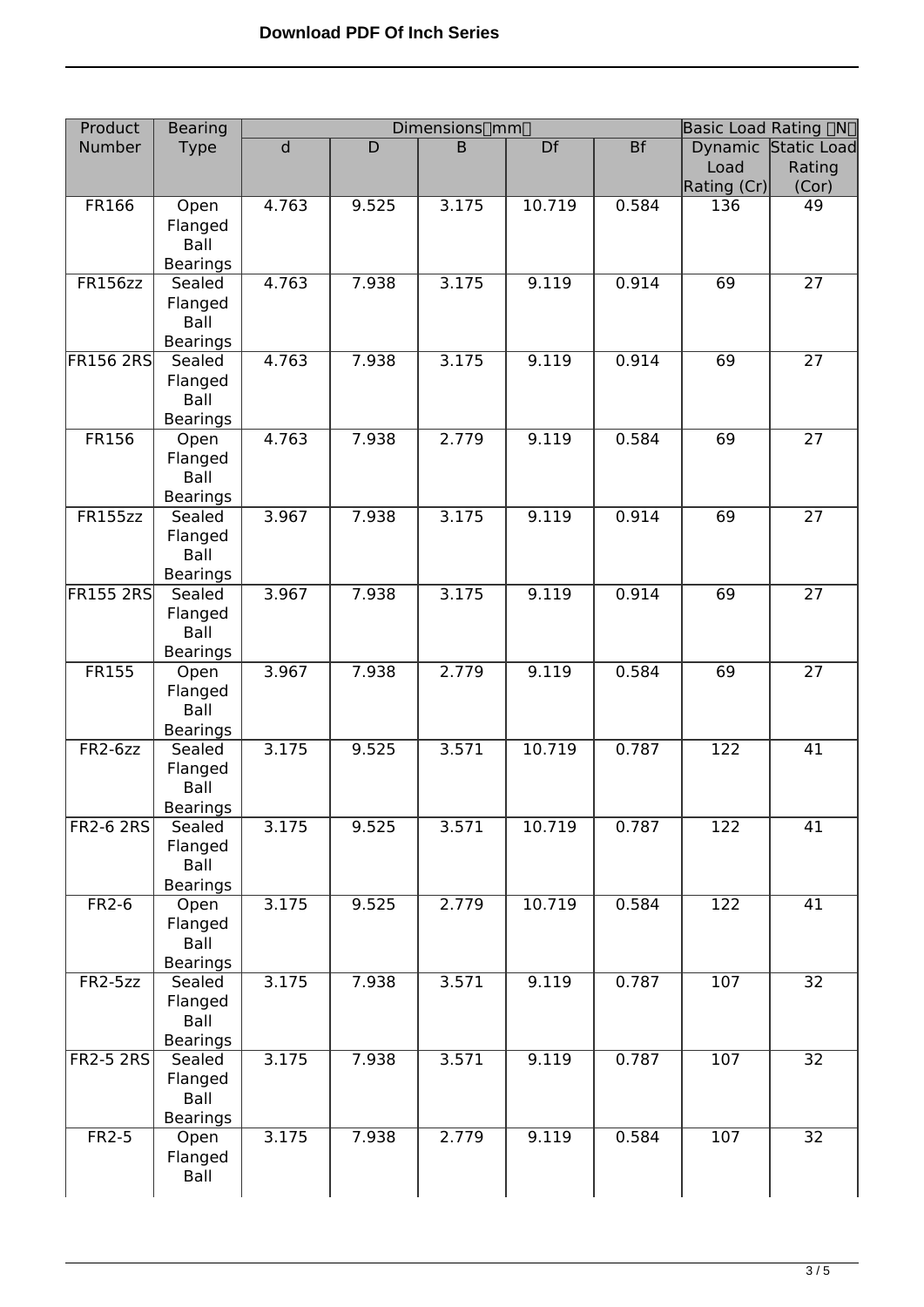|                     | <b>Bearings</b>                              |       |       |       |        |       |                  |                 |
|---------------------|----------------------------------------------|-------|-------|-------|--------|-------|------------------|-----------------|
| FR <sub>2zz</sub>   | Sealed<br>Flanged<br>Ball<br><b>Bearings</b> | 3.175 | 9.525 | 3.967 | 11.176 | 0.762 | $\overline{121}$ | $\overline{39}$ |
| FR <sub>2</sub> 2RS | Sealed<br>Flanged<br>Ball<br>Bearings        | 3.175 | 9.525 | 3.967 | 11.176 | 0.762 | $\overline{121}$ | 39              |
| FR <sub>2</sub>     | Open<br>Flanged<br>Ball<br><b>Bearings</b>   | 3.175 | 9.525 | 3.967 | 11.176 | 0.762 | $\overline{121}$ | $\overline{39}$ |
| FR144zz             | Sealed<br>Flanged<br>Ball<br><b>Bearings</b> | 3.175 | 6.35  | 2.779 | 7.518  | 0.787 | $\overline{54}$  | $\overline{17}$ |
| <b>FR144 2RS</b>    | Sealed<br>Flanged<br>Ball<br><b>Bearings</b> | 3.175 | 6.35  | 2.779 | 7.518  | 0.787 | 54               | 17              |
| <b>FR144</b>        | Open<br>Flanged<br>Ball<br><b>Bearings</b>   | 3.175 | 6.35  | 2.38  | 7.518  | 0.584 | $\overline{54}$  | $\overline{17}$ |
| FR133zz             | Sealed<br>Flanged<br>Ball<br><b>Bearings</b> | 2.38  | 4.762 | 2.38  | 5.944  | 0.787 | $\overline{28}$  | 10              |